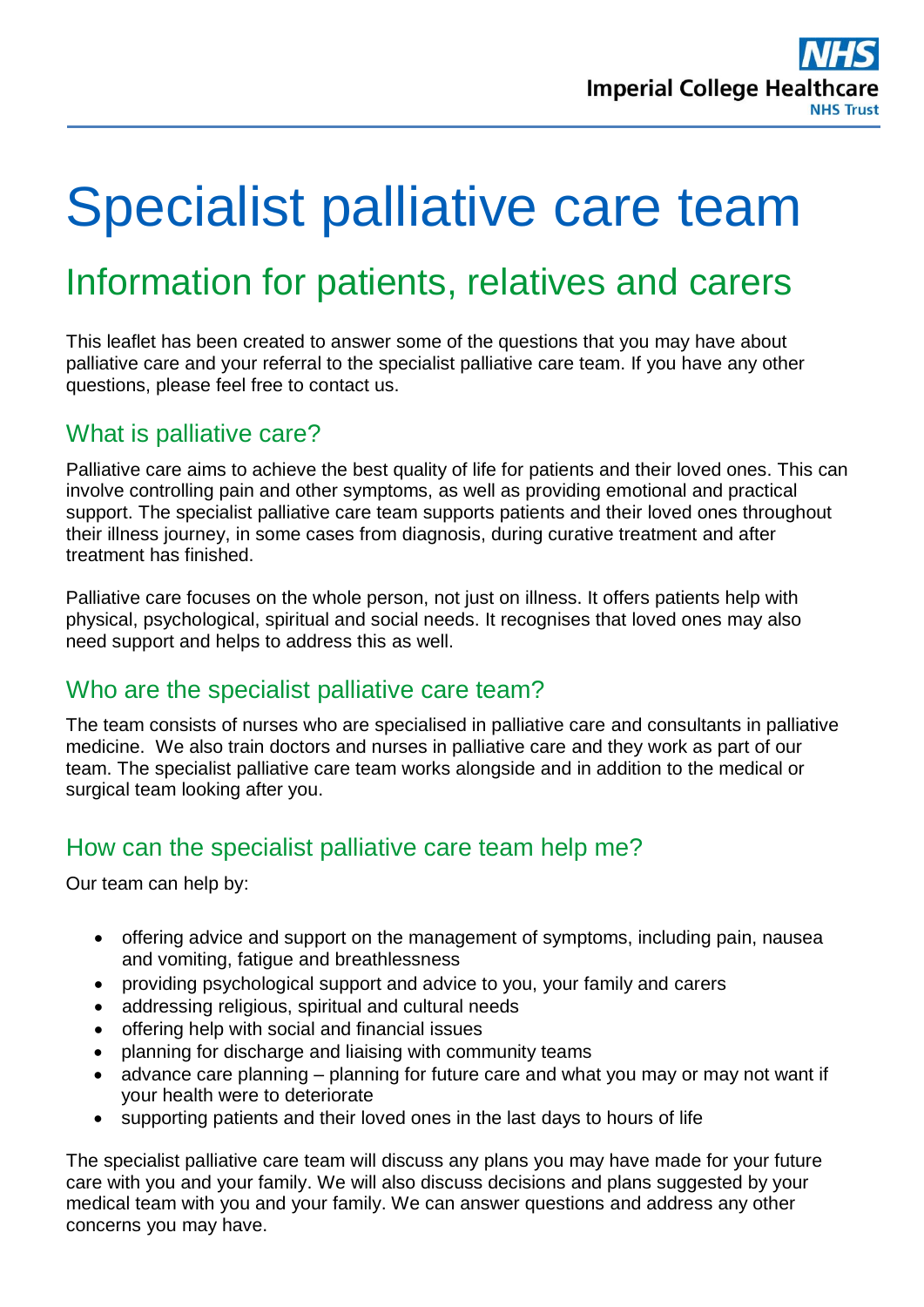#### What is the palliative care multidisciplinary team (MDT)?

The specialist palliative care MDT consists of palliative care nurses and doctors, as well as other professionals such as dietitians, occupational therapists, physiotherapists, psychologists and chaplains. These professionals can offer a range of practical, emotional and spiritual support. If you would like to be referred to any of them, please let us know.

The specialist palliative care team MDT meets every week to discuss patients known to the team. We aim for everyone involved to share their expertise and understanding, even though you may not necessarily meet all the members of the team in person. The discussion is aimed to help us achieve the best possible care for you.

#### Who will coordinate my care?

During your stay, one of the members of the team will be your palliative care key worker and will coordinate your palliative care needs while you are in hospital.

**Your key worker's name is: Telephone number:**  $\blacksquare$ 

#### What happens when I leave hospital?

Palliative care patients are usually discharged from hospital to their own home. If you need practical help after leaving hospital, we will start planning and arranging this together with your hospital team, the discharge team and community services.

Our team works very closely with community specialist palliative care teams who visit patients in their own homes. These include community palliative care nurses (sometimes known as Macmillan nurses) and community palliative care consultants, often based at local hospices. They will work closely with others involved in your care, for example, your GP or district nurse.

Some palliative care patients are discharged to hospices or nursing homes, either for a short period for management of symptoms, for recovery, rehabilitation or end of life care. Hospices are usually for short stays only. Decisions about where to go after leaving hospital are made by you, your family and healthcare professionals together and are based on your individual needs and preferences.

#### Who to contact for more information

Please do not hesitate to contact us if you have any questions or concerns:

We have teams at:

- Charing Cross Hospital: **020 3311 1402**
- Hammersmith Hospital: **020 3313 1531**
- St Marys Hospital: **020 3312 6011**

You can also contact the team by email: [imperial.palliative-care@nhs.net](mailto:imperial.palliative-care@nhs.net)